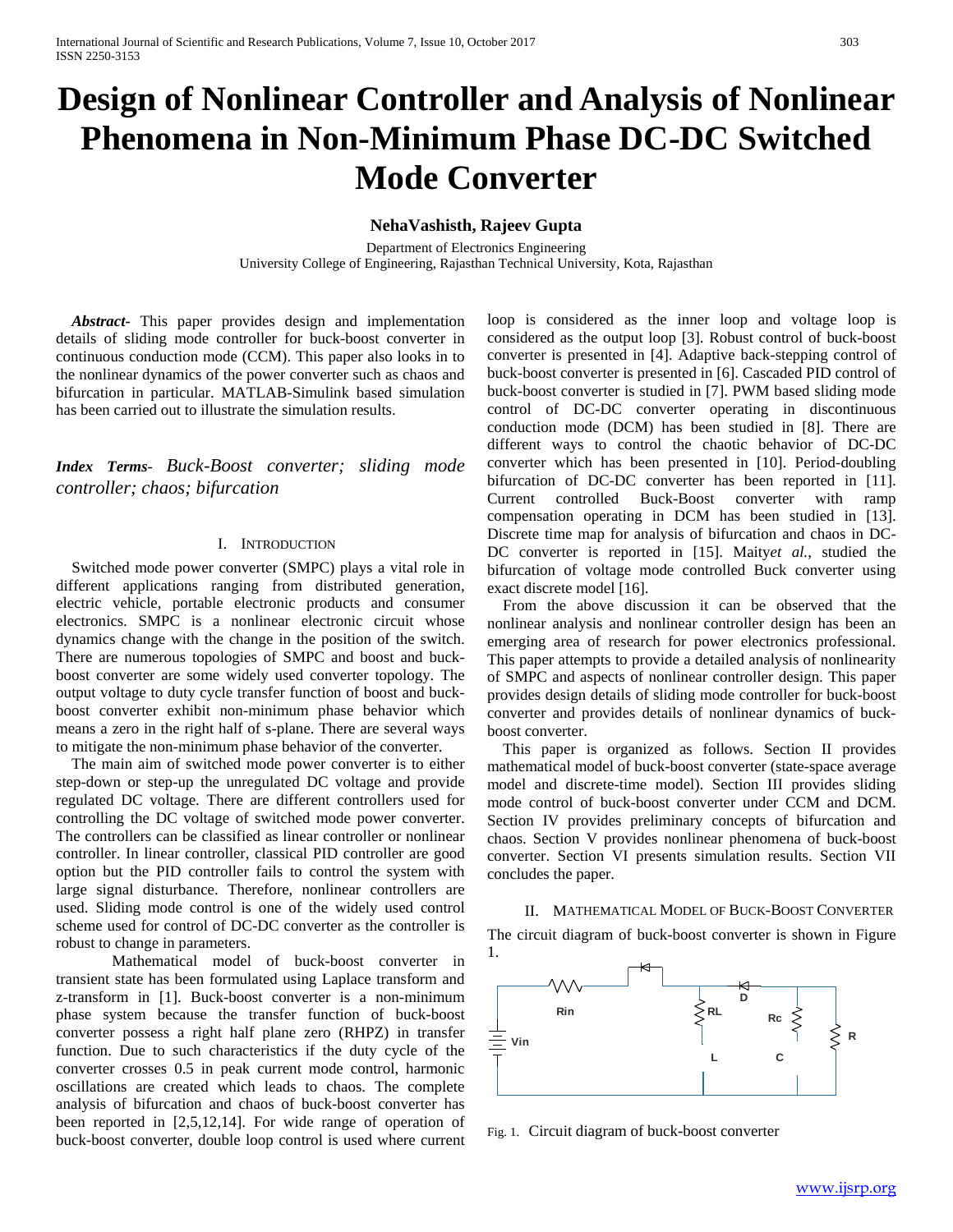The voltage gain of Buck-Boost Converter is  $\frac{b}{V_{in}} = \frac{1}{1}$ *o in*  $V_o$  *d*  $\frac{V_o}{V_{in}} = \frac{-d}{1-d}$ 

The current ripple of Buck-Boost Converter is

$$
\frac{\Delta I_L}{I_L} = \frac{\left(1 - d\right)^2 RT_s}{L}
$$

The voltage ripple of Buck-Boost converter is  $\frac{\Delta V_o}{\Delta V} = \frac{aI_s}{R}$ *o*  $V_o$  *dT*  $V_o$  RC  $\frac{\Delta V_o}{\Delta t} =$ 

The converter has two states i.e ON state and OFF state. The dynamics of converter in these states can be represented as

ON State 
$$
\begin{cases} \n\dot{x} = A_1 x + B_1 u \\ \ny = C_1 x + D_1 u \n\end{cases}
$$
  
\nOFF State 
$$
\begin{cases} \n\dot{x} = A_2 x + B_2 u \\ \ny = C_2 x + D_2 u \n\end{cases}
$$

Here the state variables are defined as

$$
x = \begin{bmatrix} i_L \\ V_c \end{bmatrix} u = V_{in} \quad y = V_o
$$
  
\n
$$
A_1 = \begin{bmatrix} \frac{R_{in} + R_L}{L} & 0 \\ 0 & -\frac{1}{C(R + R_c)} \end{bmatrix} B_1 = \begin{bmatrix} \frac{1}{L} \\ 0 \end{bmatrix}
$$
  
\n
$$
C_1 = \begin{bmatrix} 0 & \frac{R}{R + R_c} \end{bmatrix}
$$

$$
A_2 = \begin{bmatrix} \frac{-R_L + (R \parallel R_c)}{L} & \frac{-R}{L(R + R_c)} \\ \frac{R}{C(R + R_c)} & -\frac{1}{C(R + R_c)} \end{bmatrix} B_2 = \begin{bmatrix} 0 \\ 0 \end{bmatrix}
$$

$$
C_2 = \begin{bmatrix} -R \parallel R_c & \frac{R}{R + R_c} \end{bmatrix}
$$

The dynamics of ON state can be represented as

$$
\begin{bmatrix}\n\frac{d}{dt}\begin{bmatrix}\ni_L \\
V_c\n\end{bmatrix} = \begin{bmatrix}\n\frac{-R_{in} + R_L}{L} & 0 \\
0 & \frac{1}{C(R + R_c)}\end{bmatrix} \begin{bmatrix}\ni_L \\
V_c\n\end{bmatrix} + \begin{bmatrix}\frac{1}{L} \\
0\n\end{bmatrix} V_{in} \\
V_o = \begin{bmatrix}\n0 & \frac{R}{R + R_c}\end{bmatrix} \begin{bmatrix}\ni_L \\
V_c\n\end{bmatrix}\n\end{bmatrix}
$$

The dynamics of OFF state can be represented as

$$
\begin{bmatrix}\n\frac{d}{dt}\begin{bmatrix} i_L \\
V_c \end{bmatrix}\n=\n\begin{bmatrix}\n\frac{-R_L + R \parallel R_c}{L} & \frac{-R}{L(R + R_c)} \\
\frac{R}{C(R + R_c)} & \frac{-1}{C(R + R_c)}\n\end{bmatrix}\begin{bmatrix} i_L \\
V_c \end{bmatrix}\n+\begin{bmatrix} 0 \\
0 \end{bmatrix} V_m \text{T}\n\\ V_o =\n\begin{bmatrix} -R \parallel R_c & \frac{R}{R + R_c} \end{bmatrix}\begin{bmatrix} i_L \\
V_c \end{bmatrix}
$$

he state-space average method can be represented as

$$
\begin{cases} \n\dot{x} = (A_1d + (1-d)A_2)x + (B_1d + (1-d)B_2)u \\
y = (C_1d + (1-d)C_2)x + (D_1d + (1-d)D_2)u\n\end{cases}
$$

From the small-signal model, the transfer function of buck-boost converter can be derived.

$$
\frac{i(s)}{V_{in}(s)} = \frac{1}{R(1-D)^{2}} \left( \frac{1+sCR}{1+\frac{Ls}{R(1-D)^{2}} + \frac{LCs^{2}}{(1-D)^{2}}} \right)
$$

Control current gain of buck-boost converter

$$
\frac{i(s)}{d(s)} = \frac{V_{in}(1+D)}{R(1-D)^{3}} \left( \frac{1+\frac{CR}{1+D}s}{1+\frac{Ls}{R(1-D)^{2}} + \frac{LCs^{2}}{(1-D)^{2}}} \right)
$$

Audio susceptibility of buck-boost converter

$$
\frac{V_o(s)}{V_{in}(s)} = \frac{-D}{(1-D)} \left( \frac{1}{1 + \frac{Ls}{R(1-D)^2} + \frac{LCs^2}{(1-D)^2}} \right)
$$

Control voltage gain of buck-boost converter

$$
\frac{V_o(s)}{d(s)} = \frac{-V_{in}}{(1-D)^2} \left( \frac{1 - \frac{LD}{R(1-D)^2} s}{1 + \frac{LS}{R(1-D)^2} + \frac{LCs^2}{(1-D)^2}} \right)
$$

## III. CONTROLLER DESIGN FOR DC-DC BUCK-BOOST **CONVERTER**

The basic control scheme for DC-DC buck-boost converter is voltage mode controller. But the voltage mode controller has different limitations such as (a) poor line and load regulation, (b) poor current control and (c) slower transient response.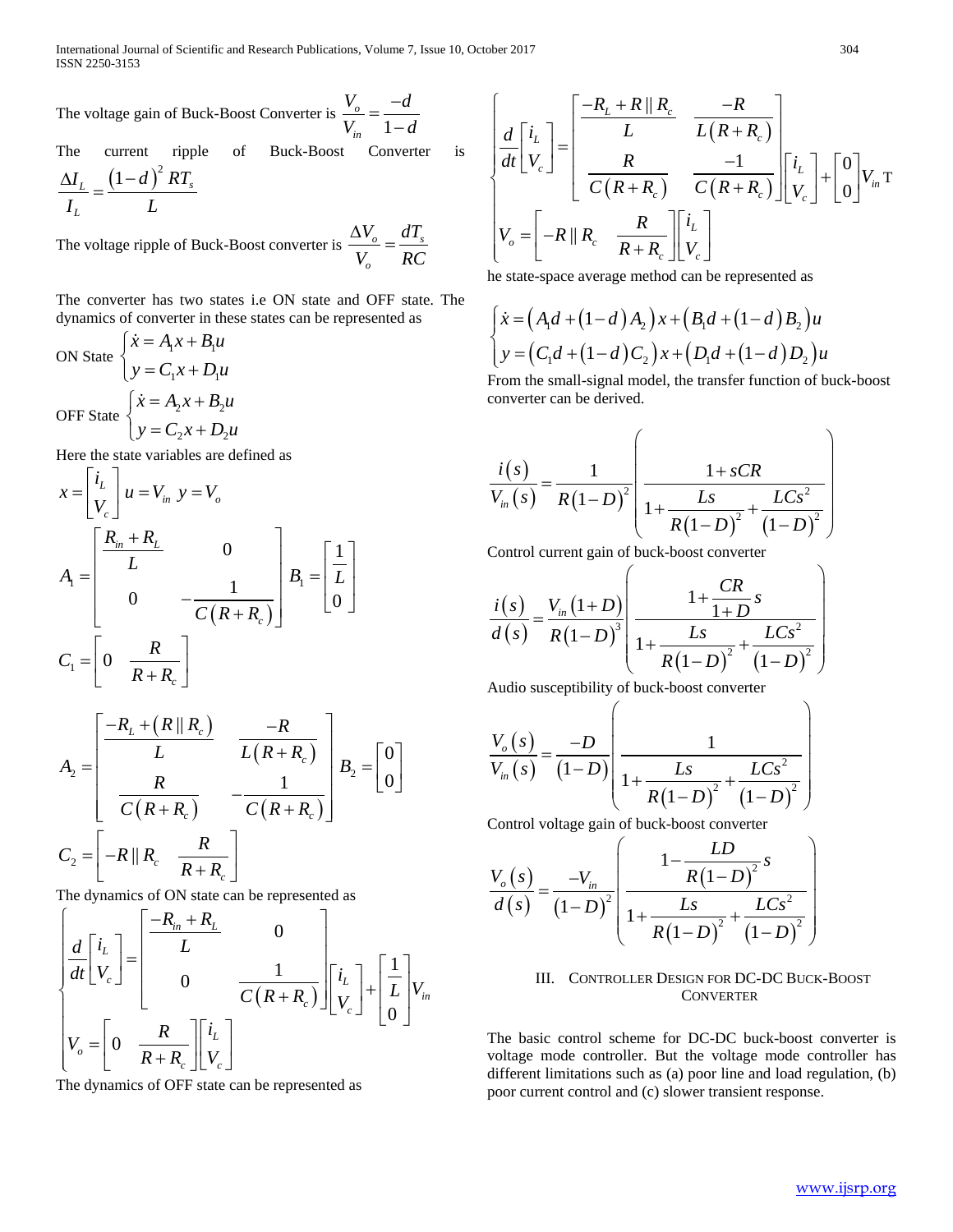Therefore, current mode control scheme is used. In current mode control scheme, the inductor current is measured and the current is compared with a reference current to derive PWM signal for the switch. Fig. 2(a) shows the current mode control (CMC) of Buck-Boost converter and Fig. 2(b) shows the waveform of CMC.



Fig. 2. (a) Buck-Boost converter in current mode control, (b) Output voltage and current of converter in current mode control

## *Sliding Mode Controller*

Sliding mode control is a particular type of the variable structure control system (VSCS), which is characterized by a discontinuous feedback control structure that switches as the system crosses certain manifold in the state space to force the system state to reach, and subsequently to remain on a specified surface within the state space called sliding surface. The switching function (sliding variable) is a function of the states and the sliding surface represents a relationship between the state variables. The system dynamics when confined to the sliding surface is referred as an ideal sliding motion and represents the controlled system behaviour, which results in reduced order dynamics with respect to the original plant.



Fig. 3. Fixed-frequency sliding mode control of buck-boost converter under CCM

Fig. 3 shows the fixed-frequency sliding mode control of buckboost converter under CCM. In the sliding mode control, three state variables are considered such as (a) voltage error, (b) derivative of voltage error and (c) integration of voltage error. The state-variables for the sliding mode control can be defined as

$$
x = \begin{bmatrix} x_1 \\ x_2 \\ x_3 \end{bmatrix} = \begin{bmatrix} V_{ref} - \beta v_o \\ \frac{d}{dt} (V_{ref} - \beta v_o) \\ \int (V_{ref} - \beta v_o) dt \end{bmatrix}
$$

The above equation can be further simplified as

$$
x = \begin{bmatrix} x_1 \\ x_2 \\ x_3 \end{bmatrix} = \begin{bmatrix} V_{ref} - \beta v_o \\ \frac{\beta v_o}{r_L C} + \int \frac{\beta v_o u_B (1 - u)}{LC} dt \\ \int (V_{ref} - \beta v_o) dt \end{bmatrix}
$$

The time differentiation of above equation can be represented as

$$
\begin{bmatrix} \dot{x}_1 \\ \dot{x}_2 \\ \dot{x}_3 \end{bmatrix} = \begin{bmatrix} 0 & 1 & 0 \\ 0 & -\frac{1}{r_L C} & 0 \\ 1 & 0 & 0 \end{bmatrix} \begin{bmatrix} x_1 \\ x_2 \\ x_3 \end{bmatrix} + \begin{bmatrix} 0 \\ \frac{\beta v}{LC} u_B - \frac{\beta v}{LC} u_B \\ 0 \end{bmatrix} \overline{u}
$$

The switching function of generalized sliding mode control

can be represented as 
$$
u = \begin{cases} 1 & S > 0 \\ 0 & S < 0 \end{cases}
$$

Where 
$$
S = \sum_{i=1}^{3} \alpha_i x_i = J^T x
$$
  
Here  $J^T = [\alpha_1 \ \alpha_2 \ \alpha_3]$ 

To ensure existence condition, following reachability condition must be satisfied  $\lim_{S\to 0} S\dot{S} < 0$  $S\rightarrow 0$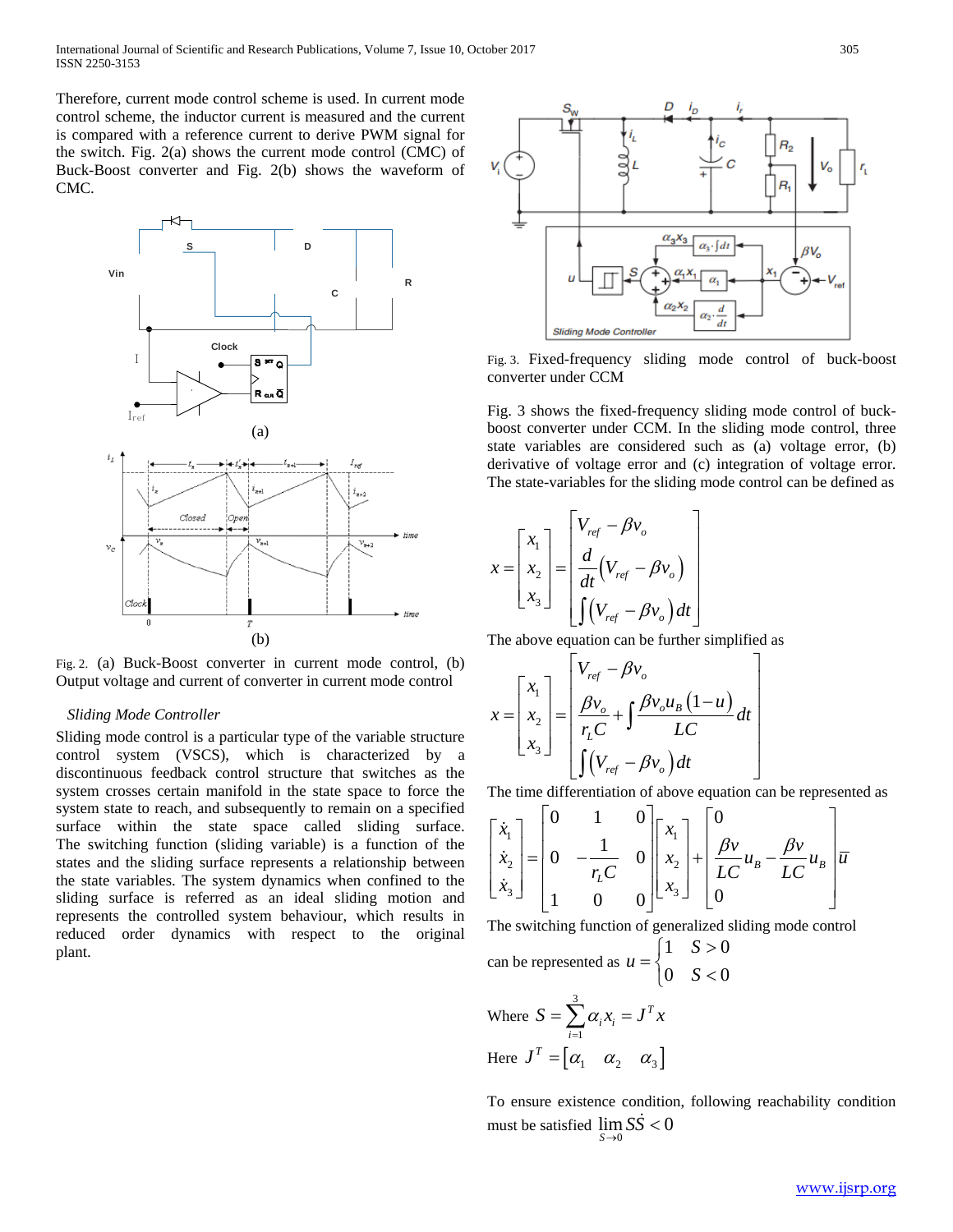International Journal of Scientific and Research Publications, Volume 7, Issue 10, October 2017 306 ISSN 2250-3153

$$
\frac{dS}{dt} = J^T A x + J^T B \overline{u}_{eq}
$$
  
Taking  $\frac{dS}{dt} = 0$ , we get  
 $\overline{u}_{eq} = -\left[J^T B\right]^{-1} J^T A x$   
Substituting the values, we get

$$
\overline{u}_{eq} = \frac{\beta L}{\beta V_o u_{B_{eq}}} \left( \frac{\alpha_1}{\alpha_2} - \frac{1}{r_L C} \right) i_c - \frac{\alpha_3 LC}{\alpha_2 \beta V_o u_{B_{eq}}} \left( V_{ref} - \beta V_o \right)
$$

#### IV. BIFURCATION AND CHAOS

A sudden change in the qualitative behavior of a system is termed a bifurcation. Successive bifurcations lead to instability in power electronic converters. The type of bifurcation is classed by the qualitative change that takes place when a parameter is varied. How far a system is from instability is termed the stability margin. There are two metrics to consider; the phase margin and the gain margin.

Bifurcations that occur in power electronic converters are typically classed as standard (smooth) bifurcations or nonstandard (non-smooth) bifurcations. Smooth bifurcations do not involve any structural change associated with the loss in stability. In continuous time systems, they occur when the real part of one, or more, of the eigenvalues of the system is greater than zero. In discrete-time systems, they occur when the magnitude of the eigenvalue is greater than 1.

Typically, for power electronic converters, smooth bifurcations can be classified into two categories; slow-scale bifurcations and fast-scale bifurcations which lead to slow scale instability and fast-scale instability. Typical types of bifurcations that occur in power electronic converters are Hopf bifurcations and perioddoubling bifurcations. Non-smooth bifurcations do cause a structural change and are characterized by a sudden jump of the operating point. They occur due to interactions between system trajectories and state-space boundaries where the system switches from one configuration to another. Border collision bifurcations and grazing bifurcations are types exhibited by power electronic converters. Fig. 4 illustrate the classification of different bifurcation in nonlinear dynamics whereas Fig. 5 shows the different bifurcation diagram.

## Collisiom<sub>po</sub>de



Fig. 4. Classification of Bifurcation

The equivalent control function is derived as

$$
0 < u_{eq}^* = -\beta L \left( \frac{\alpha_1}{\alpha_2} - \frac{1}{r_L C} \right) i_c - LC \frac{\alpha_3}{\alpha_2} \left( V_{ref} - \beta V_o \right) + \beta V_o u_{Beq} < \beta V_o u_{Beq}
$$
\nThe control signal and ramp signal are represented as

$$
\begin{cases}\nV_c = -\beta L \left(\frac{\alpha_1}{\alpha_2} - \frac{1}{r_L C}\right) i_c + LC \frac{\alpha_3}{\alpha_2} (V_{ref} - \beta V_o) + \beta V_o u_{beg} \\
V_{ramp} = \beta V_o u_{beg}\n\end{cases}
$$



Fig. 5. (a) Saddle-node bifurcation, (b) transcritical bifurcation, (c) supercritical bifurcation (d) Super-critical pitch fork bifurcation (e) Hopf bifurcation (f) Period doubling bifurcation

Chaos occurs in nonlinear systems and results in the seemingly random movement of trajectories within a bounded state-space. A chaotic trajectory is unpredictable in the long term; knowing the trajectory now does not guarantee knowing where the trajectory will end up. This contradicts the definition of a deterministic system. However, deterministic systems can exhibit chaotic behavior. The key property of chaos is the sensitivity of nonlinear systems to initial conditions. Even a small error in specifying the initial conditions to a system can result in large differences in the output as time evolves. Hence, the long term predictability of a chaotic system is unpredictable in a practical

sense. Consider a logistic map  $x_{k+1} = rx_k (1 - x_k)$ 

Fig. 6 shows the bifurcation diagram of above logistic map.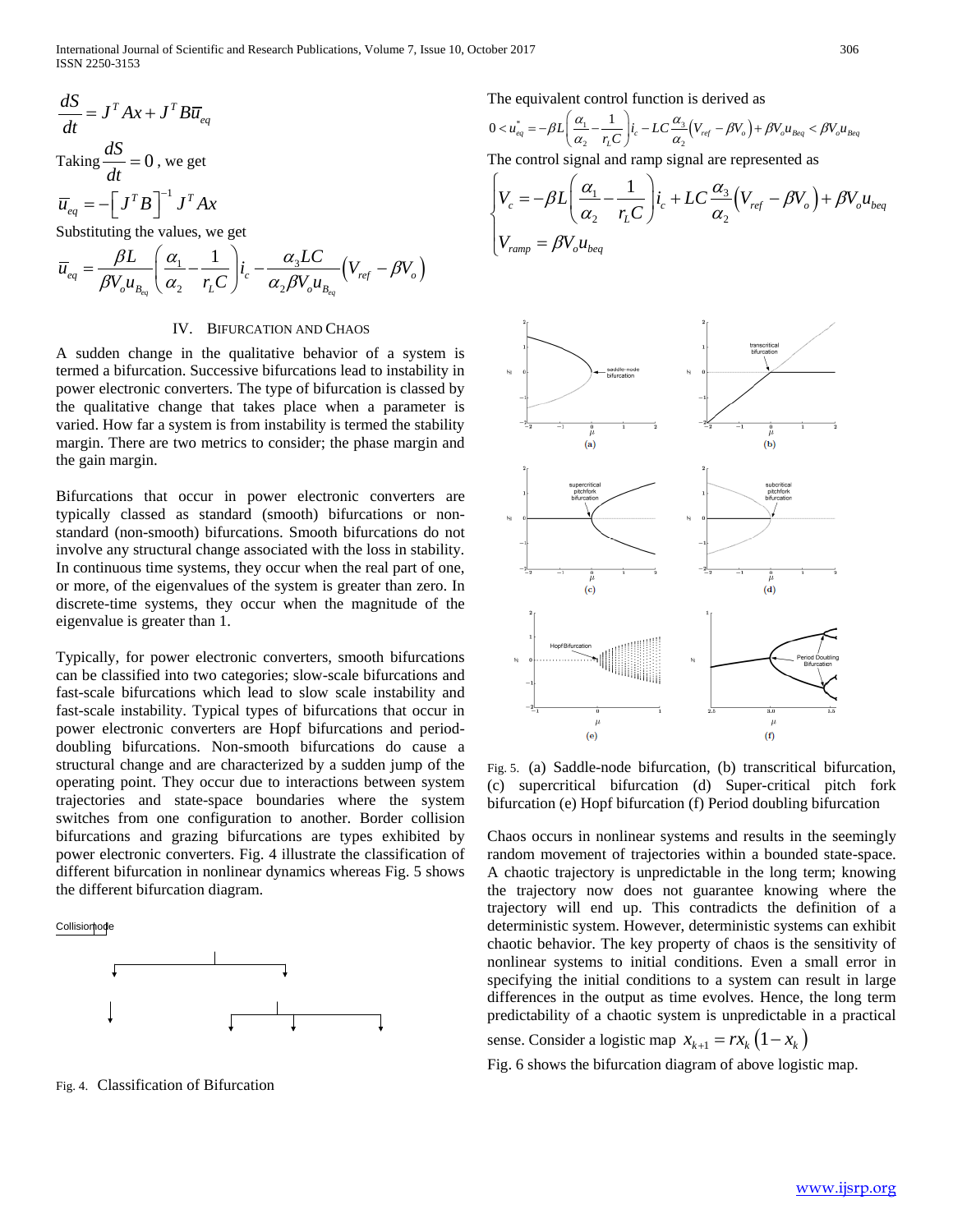

Fig. 6. Bifurcation diagram of logistic map function

V. NONLINEAR PHENOMENA OF BUCK-BOOST CONVERTER The difference equation of the converter can be represented by  $x_{n+1} = f(x_n, \alpha), x \in \mathbb{R}^N, \alpha \in \mathbb{R}^N$ Where  $x = \begin{bmatrix} i_L & V_c \end{bmatrix}^T$ When *S* is closed,  $L\llap{$\phantom{1}L$}$   $=$   $V$ <sub>in</sub>  $\frac{c}{c} = \frac{v_c}{c}$  $L \frac{di_L}{d} = V_{in}$   $S = closed$ *dt*  $C\frac{dv_c}{dr} = \frac{-v_c}{R}$  *S = closed dt R*  $\begin{cases}\nL\frac{di_L}{dt} = V_{in} & S = \n\end{cases}$  $\begin{cases} \frac{dv_c}{dt} = \frac{-v_c}{R} & S = \end{cases}$ 

The solution of the above equation is  $t_n = \frac{L(I_{ref} - i_n)}{V}$ *in*  $L(I_{ref} - i$ *t V*  $=\frac{L(I_{ref}-I_{ref})}{I_{ref}}$ 

The capacitor voltage at the said time can be represented as

$$
V_c(t_n) = V_n \exp\left(\frac{-t_n}{RC}\right)
$$
  
When *S* is open, 
$$
\begin{cases} L\frac{di_L}{dt} + v_c = V_{in} & S = open \\ C\frac{dv_c}{dt} + \frac{v_c}{R} = i_L & S = open \end{cases}
$$

From the above condition, the second order differential equation can be obtained as

$$
\frac{d^2}{dt^2}(i_L) + \left(\frac{1}{RC}\right)\frac{d}{dt}(i_L) + \left(\frac{1}{LC}\right)(i_L) = \frac{V_{in}}{LCR}
$$

The solution for above homogeneous equation can be represented as

$$
\lambda_{1,2} = \frac{1}{2RC} \pm \sqrt{\frac{1}{4R^2C^2} - \frac{1}{LC}}
$$

The final homogeneous solution can be represented as

$$
i_{L}(t) = \exp\left(\frac{-t}{2\tau_{RC}}\right) \left(a_{1} \sin \omega t + a_{2} \cos \omega t\right) + \frac{V_{in}}{R}
$$

$$
\overline{t_n} = T\left(1 - \left(\frac{t_n}{T}\right)\right)
$$

where

$$
a_1 = \frac{\frac{L}{2\tau_{RC}} \left(I_{ref} - \frac{V_{in}}{R}\right) + V_{in} - v_n \exp\left(\frac{-t_n}{\tau_{RC}}\right)}{\omega L}
$$

$$
a_2 = I_{ref} - \frac{V_{in}}{R}
$$

#### VI. SIMULATION RESULTS

This section provides simulation results of the said controller and the converter. MATLAB-Simulink has been used to carry out the necessary simulations.

TABLE I. SYSTEM PARAMETERS

| Parameters                    | Symbol                         | Value                       |
|-------------------------------|--------------------------------|-----------------------------|
| Input Voltage                 | $V_{in}$                       | 12V                         |
| Capacitance                   | $\mathcal{C}_{0}$              | $700\mu F$                  |
| Capacitor ESR                 | $R_{c}$                        | $0.01\Omega$                |
| Inductance                    | L                              | $100\mu H$                  |
| <b>Inductor Resistance</b>    | $R_{I}$                        | $0.12\Omega$                |
| <b>Switching Frequency</b>    | $f_{\scriptscriptstyle\sf SW}$ | 200kHz                      |
| Load                          | R                              | 2.25 $\Omega$ to 5 $\Omega$ |
| <b>Desired Output Voltage</b> |                                | 24V (Boost),<br>5V (Buck)   |

Figure 7(a) and Figure 7(b) shows the voltage and current of buck-boost converter operating in CCM in boost mode and controlled using fixed-frequency sliding mode controller. Figure 8(a) and Figure 8(b) shows the voltage and current of buck-boost converter operating in CCM in buck mode and controlled using fixed-frequency sliding mode controller. The line regulation and the load regulation property of the sliding mode controller is shown in Table II and Table III.

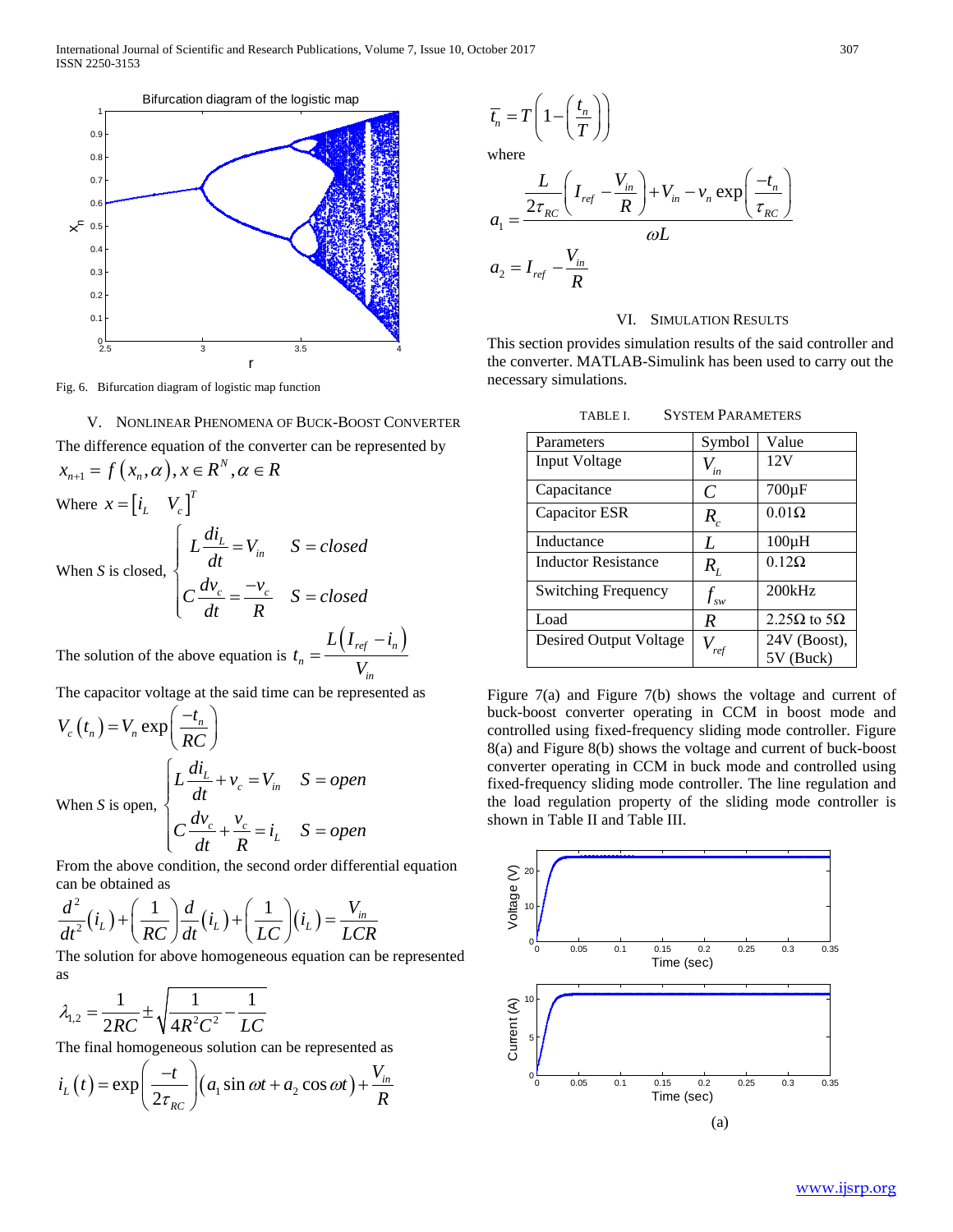

(b)

Fig. 7. Output voltage and current of converter of buck-boost converter in (a) Boost mode (b) Buck mode

| <b>INPUT VOLTAGE</b> | <b>VOLTAGE DEVIATION</b> | % CHANGE |
|----------------------|--------------------------|----------|
| $V_{in} = 20V$       | 1.2V                     | 2.5%     |
| $V_{in} = 26V$       | 1.5V                     | 1.8%     |
| $V_{in} = 28V$       | 1 RV                     | 1.5%     |

TABLE III. LOAD REGULATION

| LOAD         | <b>VOLTAGE DEVIATION</b> | % CHANGE |
|--------------|--------------------------|----------|
| Minimum load | 1.2V                     | 1.8%     |
| Half load    | 1.35V                    | 1.6%     |
| Full load    | 1 RV                     | 1 2%     |

In nonlinear analysis, the effect of change of inductor current and the effect of change of input voltage has been shown in Figure 8 and Figure 9 respectively. The period doubling bifurcation behavior can be seen due to the change in inductor current and input voltage.



Fig. 8. Bifurcation behavior of buck-boost converter with variation of inductor current and reference current



Fig. 9. Bifurcation behavior of buck-boost converter with variation of inductor current and voltage

#### VII. CONCLUSIONS

This paper provides sliding mode controller design for buckboost converter. The sliding mode converter is used because it is faster than conventional PI type controller and easier to design and implement. As converter is a nonlinear entity, sliding mode controller is one of the best suitable choice for its control. Nonlinear dynamics such as chaos and bifurcation in switched mode power converter has also been analyzed in this paper.

#### **REFERENCES**

- [1] Hamed Mashinchi Mahery, Ebrahim Babei, "Mathematical modeling of buck-boost DC-DC converter and investigation of converter elements on transient and steady state responses," *Electrical Power and Energy Systems*, 44, 2013, pp. 949-963.
- [2] K.W.E Cheng, M. Liu, J. Wu, "Chaos study and parameter-space analysis of the DC-DC buck-boost converter," *IEEE Proc. Electric Power Application*, vol. 150, no. 2, 2003, pp. 126-138.
- [3] Z.Chen, "Double loop control of buck-boost converters for wide range of load resistance and reference voltage," *IET Control Theory and Applications*, vol. 6, iss. 7, 2012, pp. 900-910.
- [4] Simone Buso, "Design of robust voltage controller for a buck-boost converter using µ-synthesis," *IEEE Trans. Control Syst. Technol.*, vol. 7, no. 2, Mar 1999, pp. 222-229.
- [5] K.W.E Cheng, M. Liu, J. Wu, "Experimental study of bifurcation and chaos in the buck-boost converter," *IEEE Proc. Electric Power Application*, vol. 150, no. 1, 2003, pp. 45-61.
- [6] Mahdi Salimi, Jafar Soltani, Gholamreza Arab Markadeh, Navid Reza Abjadi, "Indirect output voltage regulation of DC-DC buck/boost converter operating in continuous and discontinuous conduction modes using adaptive backstepping approach," *IET Power Electronics*, vol. 6, iss. 4, 2012, pp. 732-741.
- [7] Zhong Wu, Jianhui Zhao, Jiyang Zhang, "Cascaded PID control of buckboost type DC/DC power converters," in *Proc. 6th world congress on intelligent control*, 2006, pp. 8467-8471
- [8] S.C Tan, Y.M Lai, C. K Tse, L. Martinez-Salamero, "Special family of PWM based sliding mode voltage controllers for basic DC-DC converters in discontinuous conduction mode", IET Electr. Power Appl., vol. 1, no. 1, Jan 2007, pp. 64-74
- [9] K David Young, Vadim I. Utkin and Umit Ozguner, "A control engineer's guide to sliding mode control," IEEE Transactions on Control Systems Technology, vol. 7, no. 3, May 1999, pp. 328-342.